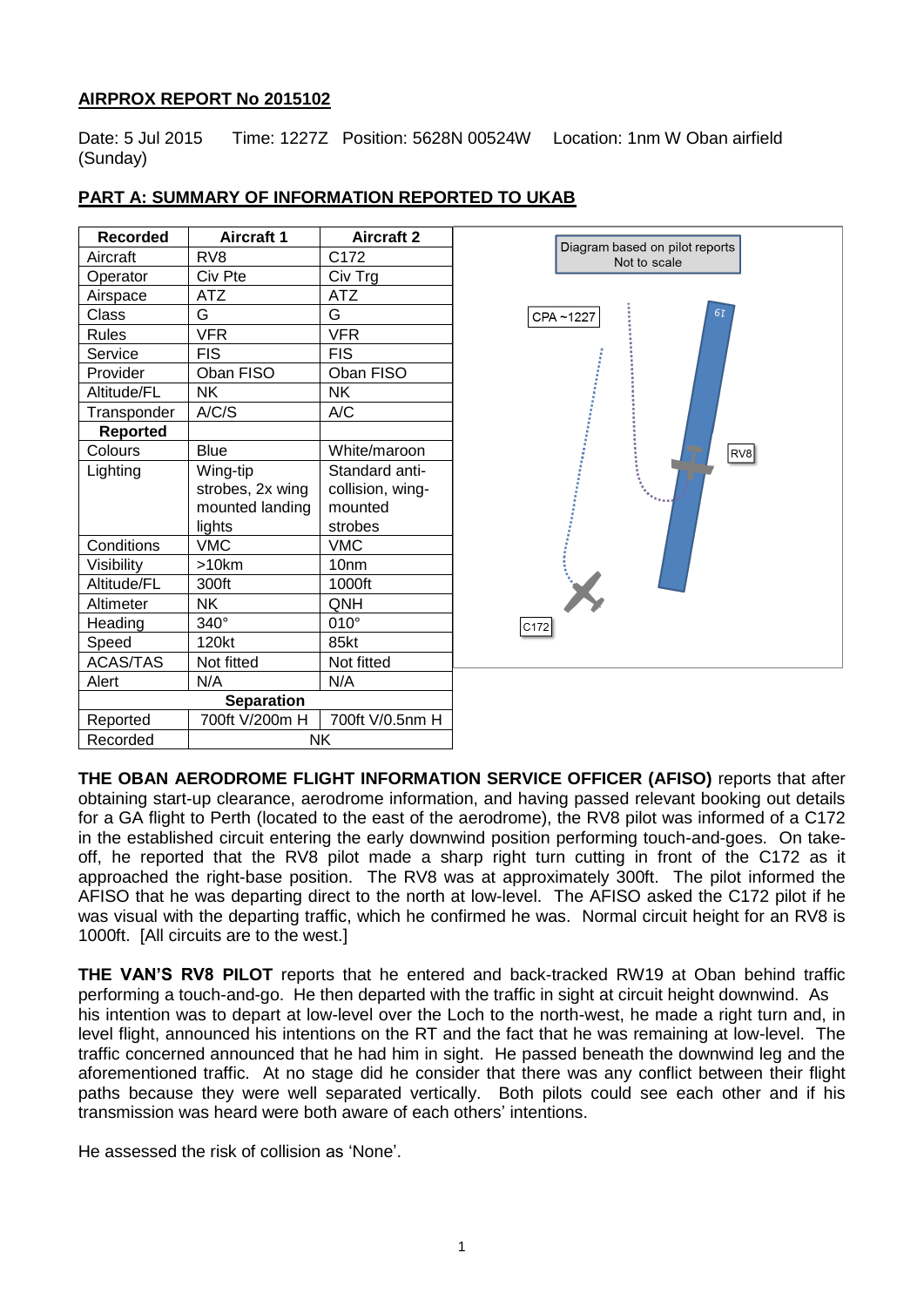**THE CESSNA 172M (C172) PILOT** reports that he was aware that the pilot of the RV8 had been using Oban as a base for local flying. He was flying the C172 downwind right-hand for RW19 and was in full two-way communication with the AFISO. The RV8 pilot took off from RW19 and he was mindful of the high performance of the type and their relative positions. As he recalled, after the RV8 took-off (which he was able to observe with some difficulty due to colour/terrain camouflaging), he heard the RV8 pilot announce that he intended to depart at low-level to the north-west. He then saw the RV8 turn well below them but on a 30-40° converging course and within the confines of the reasonable circuit shape and pattern. The RV8 had higher speed in low, and seemingly level, flight (he estimated 300-400ft above the sea) and departed the circuit beneath the standard circuit downwind track. Because of the speed difference he perceived that there was minimal collision risk but, if they had been perhaps twenty seconds later on in the circuit, they would have begun a descent on base leg thereby diminishing the vertical separation further, perhaps being unaware of the lower RV8, regardless of lookout.

He assessed the risk of collision as 'Low'.

## **Factual Background**

The Oban weather was:

EGEO 051220Z 17005KT 120V220 9999 -SHRA FEW014 SCT028 18/10 Q1014=

The Oban ATZ is a circle 2nm radius centred on longest notified runway 01/19, with an upper limit of 2000ft.<sup>1</sup>

## **Analysis and Investigation**

## **CAA ATSI**

ATSI Note: There is no useable radar cover in the area of Oban Airport. The following events have been analysed based on written reports and RT recording.

The C172 pilot had entered the RW19 circuit at 1215. At 1220, the pilot of the RV8 booked-out on the RT for departure to Perth and at 1222 reported ready for taxi. At 1225 the pilot of the RV8 reported ready for departure. The AFISO passed Traffic Information to the pilot of the RV8 on the C172 in the circuit and then cleared him to back-track RW19 and to report lined-up. The AFISO then asked the pilot of the C172 whether he copied the outbound (RV8) traffic, which the pilot of the C172 affirmed. At 1226 the AFISO issued a discretionary take-off clearance to the pilot of the RV8. At 1227, the pilot of the RV8 reported that he was departing to the north and remaining lowlevel. At 1227:33 the AFISO asked the pilot of the C172 if he was visual with the (RV8) traffic, which the pilot of the C172 affirmed. At 1228 the pilot of the C172 reported turning right base, being visual with the other (RV8) aircraft, and confirming he was well clear. The reporter stated that the RV8 made a sharp right turn cutting in front of the C172 in the circuit. The AFISO had issued Traffic Information to both pilots on each other, and both pilots' reports confirm that they were visual with each other before, during and after this manoeuvre.

## **UKAB Secretariat**

FISOs may issue advice and shall issue information to aircraft in their area of responsibility, useful for the safe and efficient conduct of flights. FISOs are not permitted to issue instructions, except in certain circumstances when aircraft are on the manoeuvring area or when relaying a clearance from an air traffic control unit. Pilots therefore are wholly responsible for collision avoidance in conformity with the Rules of the Air. <sup>2</sup>

 $\overline{\phantom{a}}$ 

UK AIP AD 2.EGEO-5.

<sup>2</sup> Flight Information Service Officer Manual, CAP 797.